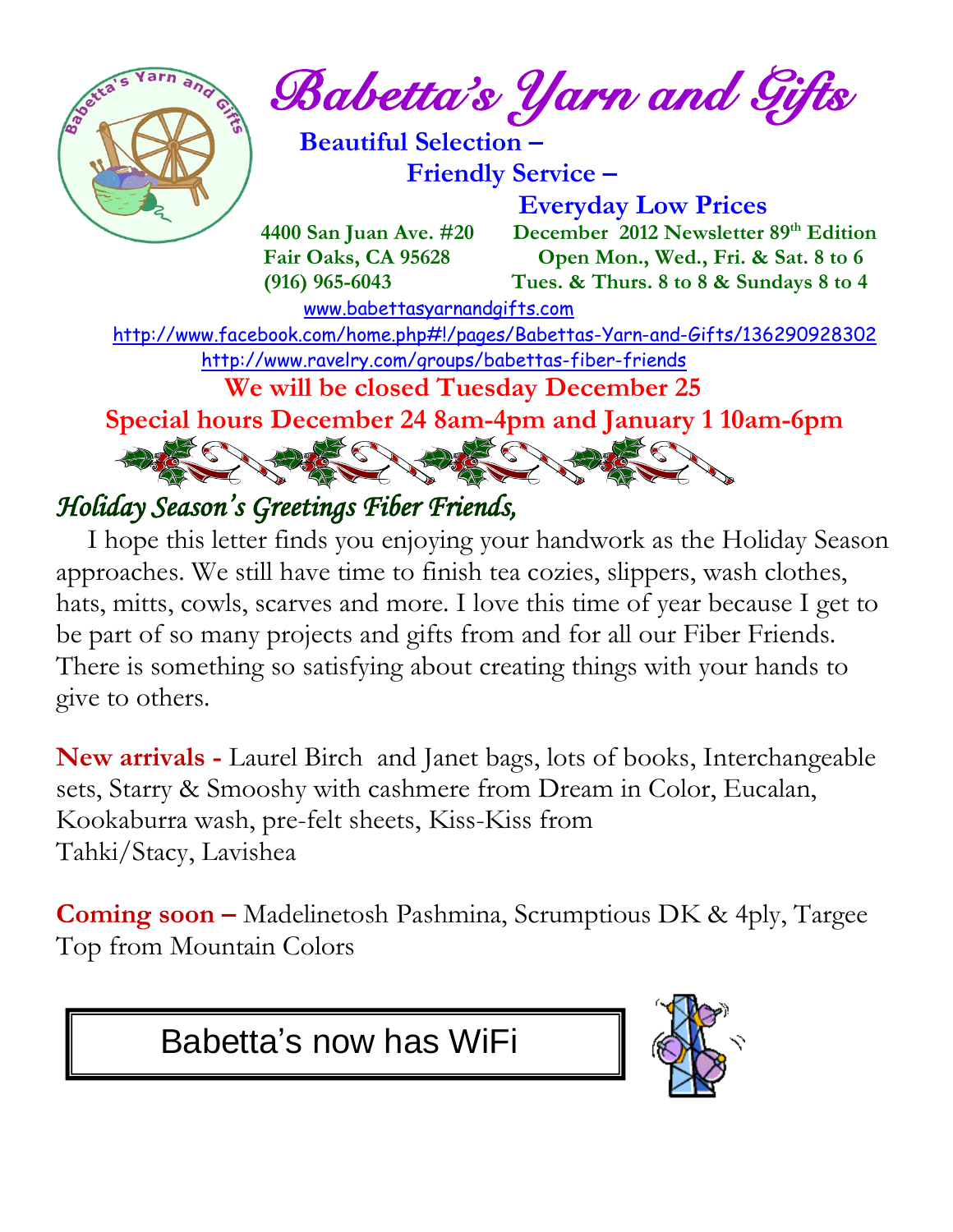

 Need help finishing those holiday gifts? Gustine's Finishing Workshop Dec. 11 6:30-8pm Pre-registration fee \$15



 **Shop at Babetta's December 15 & 16 and receive a coupon for 15% off an entire purchase in January 2013 when you spend \$40 or more.**

 Don't forget about our ongoing food drive. Bring in a non-perishable food item and be entered to win a \$25 Gift Certificate. The drawing is at the end of each month. Congratulations Fay our November winner!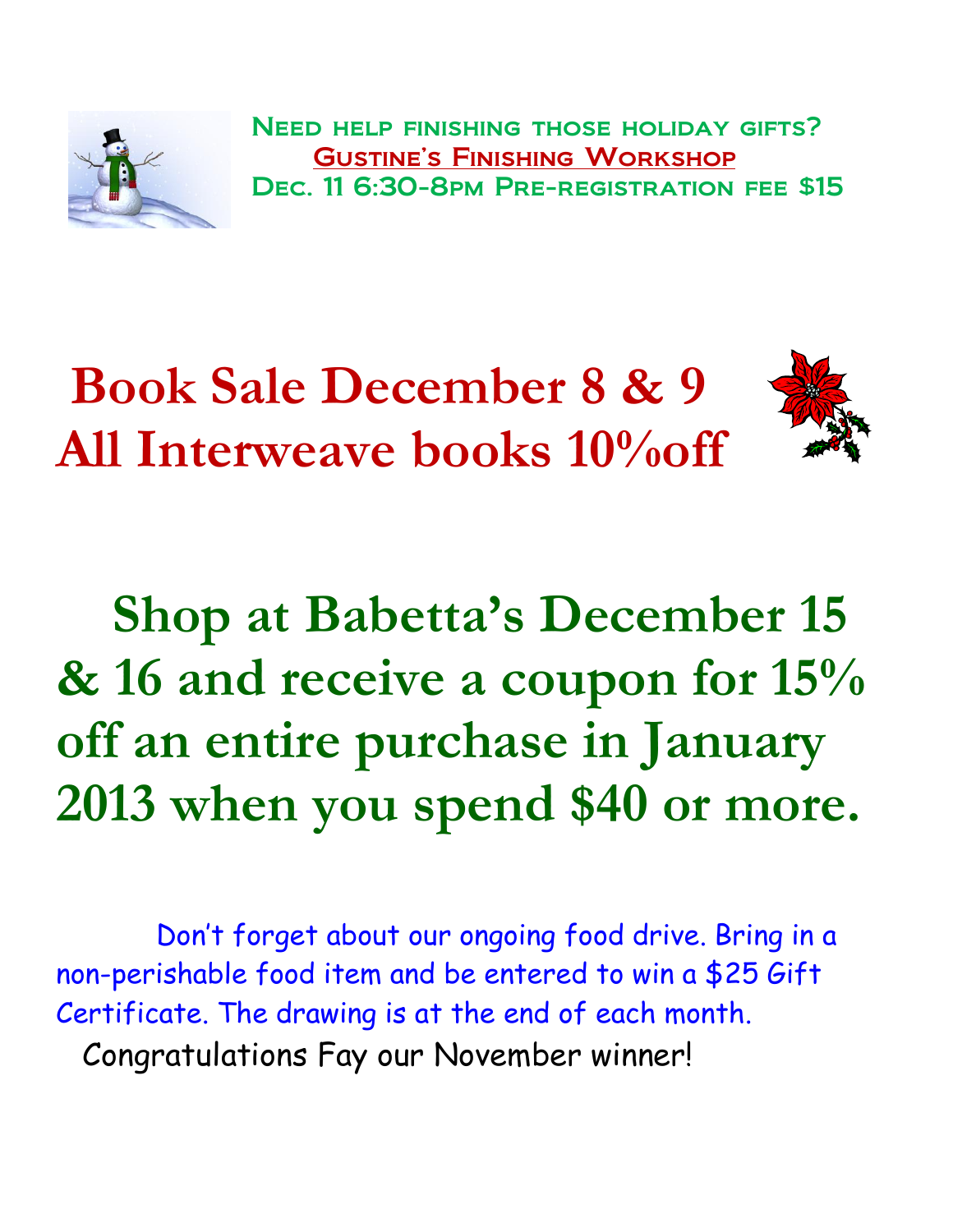## **Classes for January at Babetta's**

 *In our project classes you can learn to knit anything from scarves to socks to felted purses to lace shawls to hats to sweaters. Pick your project and join in the fun. Our knitters inspire each other to try new things by sharing ideas and showing off their latest creation. Sign up for one of our classes and you will receive a coupon for 10% off.*

 **Pre-registration is required as class sizes are limited. Please choose your dates carefully. Because of scheduling conflicts and complications, make-up classes will only be allowed under special circumstances and individual consideration.**

*Our project class knitting teacher Maya Gardner has been teaching at Babetta's for 7 years and can help you make your fiber dreams come true in a fun and patient atmosphere.*

**Tuesdays Jan. 8, 15 & 22** Knitting Project 10am – 11:30am fee \$40 Knitting Project 6pm – 7:30pm fee \$40

**Wednesdays Jan. 9, 16 & 23** Knitting Project 1pm – 2:30pm fee \$40 Knitting Project 3:30pm- 5pm fee \$40

**Thursday Jan. 10, 17 & 24** Knitting Project 6pm – 7:30pm fee \$40

**Saturdays Jan. 12, 19 & 26** Knitting Project 4pm – 5:30pm fee \$40.

#### **Charity Knitting Group**

#### **Private Lessons**

Knitting or Crochet \$20 an hour Group Knitting or Crochet Private lessons \$15 an hour per person. Spinning or weaving \$25 an hour Group rates are \$20 an hour per person. 50% deposit required when scheduling. Cancellations with less than 24 hour notice will forfeit deposit with exceptions for emergencies. Other cancellations can be transferred to rescheduled lessons or store credit.

 How would you like to do some charity knitting/crocheting with a lovely group of people? **"The Purls of Fair Oaks"** meets the second Thursday of every month from 10am to noon here at **Babetta's.** This wonderful group of knitters makes newborn and preemie hats for local hospitals as well as other local charity groups. If you'd like to come join the group there's always room for more. This month's date is Jan.10. If you'd like to drop off any knitted or crocheted donation items you can do that at any time and I will pass them on.

Free patterns for December 2012

Elegant Holiday Scarf by Babetta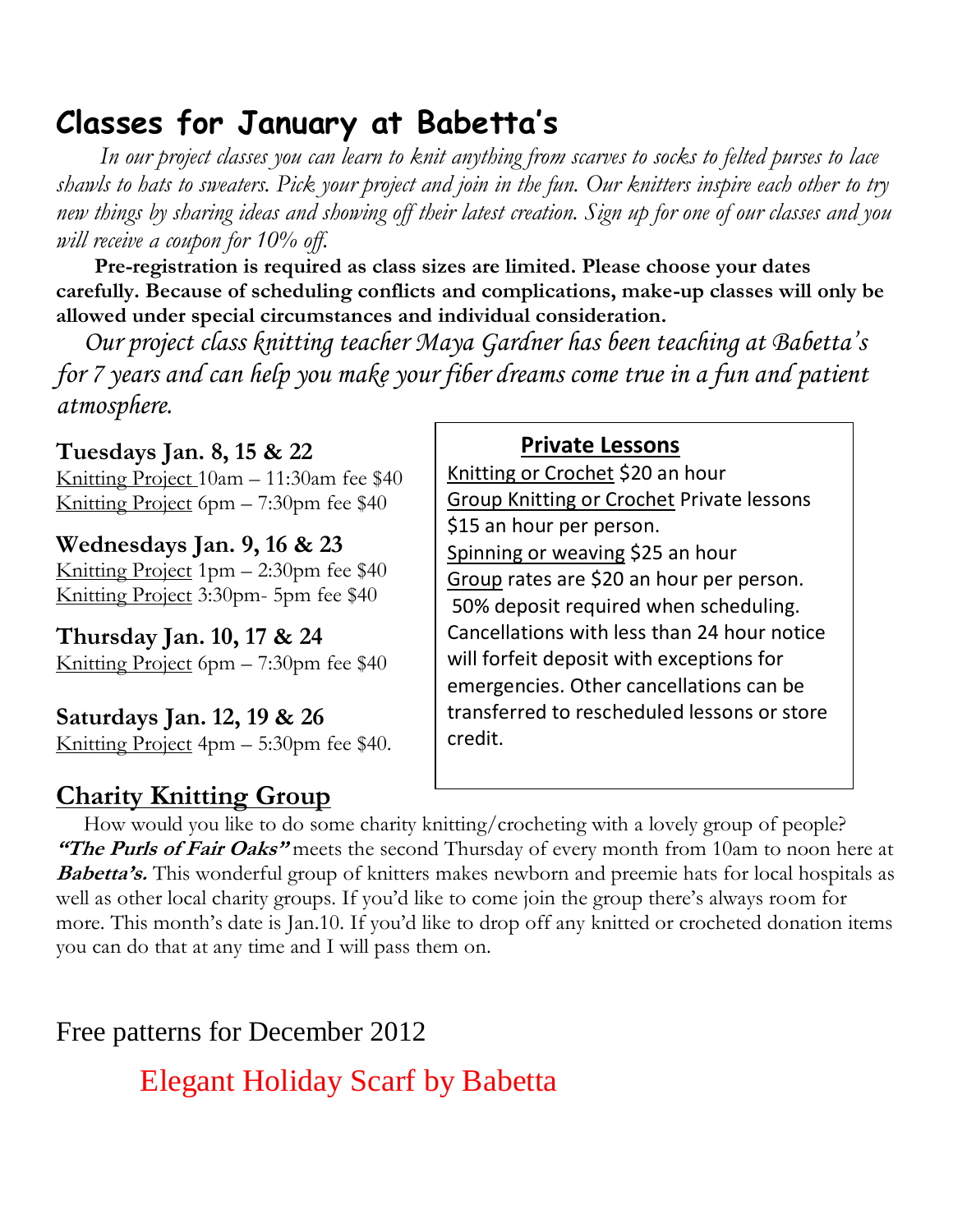Materials: 1 Ball Lace Weight silk/mohair, size 10 needles finished measurement 5" x 68" Gauge: Not critical for this project.

Cast on 34

Row 1 – K2, P2 across ending with K2

Row 2 – P2, K2 across ending with P2

Repeat these 2 rows until you have about

2 yards of yarn left and bind off in pattern.

Wet or spritz block.

We have a wide selection of colors from different companies in this type of yarn including a new one with a sparkle called Luna from S. Charles and some Hand Paints from Twisted Sisters.

### **A Mocha Cozy**

 **Knit yourself or your friends a signature Mocha or Latte` Cozy that is reusable and helps identify your special beverage. It only takes a few yards of material and is a great use of leftovers from bigger projects. Worsted or thicker yarn works best for insulation. This pattern uses Karaoke from South West Trading Co. and uses a little less than a third of a ball or 33 meters.**

**Needle size 7 or size to obtain gauge. (I had to use size 6, I knit loose) Gauge: 4.5 st = 1" in st st.** 

**CO 40 st on 3 DPNs, place marker and join into round being careful not to twist your stitches.**

**Tiny Twist Cable Rib Pattern used through out:** 

**Rounds 1, 2, & 4 – ( k2, p2) around slip marker before starting each round.**

Round  $3 = (k \text{ into the back of the } 2^{\text{nd}} \text{ st on the left needle, do not remove it, k into the front$ **of the 1st stitch on the left needle, remove both sts, p2 ) repeat around.**

**Repeat these 4 rounds 7 times or until your cozy is the length you like and bind off loosely. If you want to use a thicker yarn find your gauge and cast on enough stitches to equal 9" circumference making sure that the number of stitches is divisible by 4.** 

#### "Grammie's Slippers"

 Like many of you the Christmases of my childhood brought new slippers every year. Since they were usually made of acrylic, I would love them to a state of holiness before I grew out of them. The best part when you're a child is how slippery they are on a tile or wood floor. I would never suggest that any of you grown-ups go running half way up the hall and sliding the rest of the way. Here is a version that is similar to the ones I remember my Grammie making for me. She always knew my favorite colors.

Materials: 200 yds for the largest size or less for smaller feet of worsted yarn, size 8 needles, tapestry needle